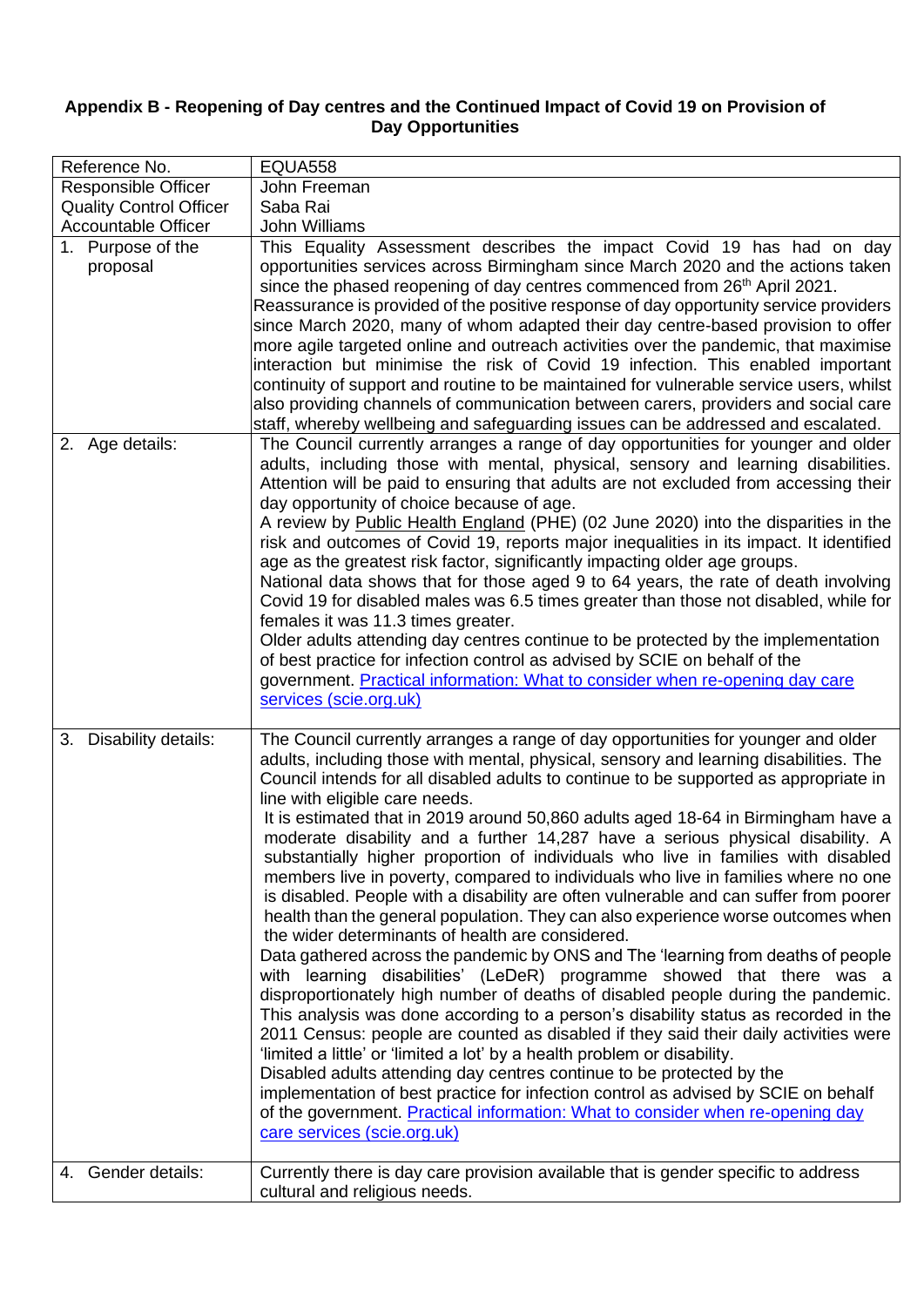|                         | Public Health data showed that working age males were twice as likely to die as          |
|-------------------------|------------------------------------------------------------------------------------------|
|                         | females from Covid 19. After adjusting for region, population density, socio-            |
|                         | demographic and household characteristics, the relative difference in mortality          |
|                         | rates between those 'limited a lot' and those not disabled, was 2.4 times higher for     |
|                         | females and 1.9 times higher for males.                                                  |
| 5. Gender               | All day opportunities support and services, will continue to be respectful and           |
| reassignment            | sensitive to specific needs related to this characteristic in line with The Equality Act |
| details:                | 2010. The reopening of day opportunities and how services are provided and               |
|                         | accessed, is not anticipated to have an adverse impact on adults accessing day           |
|                         | opportunities with regard to gender reassignment.                                        |
| 6. Marriage and civil   | The reopening of day opportunities and how services are provided and accessed,           |
| partnership details:    | is not anticipated to have an adverse impact on adults accessing day opportunities       |
|                         | with regard to marital status.                                                           |
| 7. Pregnancy and        | The reopening of day opportunities and how services are provided and accessed,           |
| maternity details:      | is not anticipated to have an adverse impact on women who are pregnant whilst            |
|                         | accessing such support.                                                                  |
|                         |                                                                                          |
| 8. Race details:        | Currently there is provision available for adults, predominantly older adults, which is  |
|                         | specific to Asian and Chinese communities. 40% of day care service users                 |
|                         | generally are from Black, Asian and minority ethnic (BAME) groups.                       |
|                         | It is highlighted that people from Black, Asian and other minority ethnic groups were    |
|                         | more likely to die from Covid 19 than someone who is white British with people born      |
|                         | outside the UK at greater risk.                                                          |
|                         | Adults from Black, Asian and other minority ethnic groups attending day centres          |
|                         | continue to be protected by the implementation of best practice for infection control    |
|                         | as advised by SCIE on behalf of the government. Practical information: What to           |
|                         | consider when re-opening day care services (scie.org.uk)                                 |
|                         |                                                                                          |
| 9. Religion or beliefs  | The reopening of day opportunities and how services are provided and accessed,           |
| details:                | is not anticipated to have an adverse impact on adults accessing day opportunities       |
|                         | with regard to their religion or beliefs.                                                |
| 10. Sexual orientation  | The reopening of day opportunities and how services are provided and accessed,           |
| details:                | is not anticipated to have an adverse impact on adults accessing day opportunities       |
|                         | who are LGBT+.                                                                           |
| 11. Please indicate any | The EA will be reviewed and amended as required.                                         |
| actions arising from    | This assessment will be presented as an Appendix to the Cabinet Report,                  |
| completing this         | scheduled currently to go to the December 2021 Cabinet meeting. Mitigation of any        |
| screening exercise.     | identified potential adverse impact will be considered in future planning for day        |
|                         | opportunities and factoring in any ongoing impact of Covid 19.                           |
| 12. What data has been  | Demographic data                                                                         |
| collected to facilitate | Social care client data                                                                  |
| the assessment of       | Office of National Statistics data                                                       |
| this policy/proposal?   | Public Health data                                                                       |
| 13. Consultation        | There has not been any external consultation about the proposals in the report.          |
| analysis                |                                                                                          |
| 14. Adverse impact on   | Day Opportunities services benefit approximately 2000 citizens with a wide range of      |
| any people with         | support needs, including older people, people with learning disabilities, autism,        |
| protected               | dementia, physical disability and people with mental ill health across the city.         |
| characteristics.        | At the point of reopening, in line with national guidance, reduced building capacity     |
|                         | was in place to ensure that social distancing and infection control could be             |
|                         | implemented. This meant that most adults had reduced attendance at the centres.          |
|                         | Outreach support continued for those with reduced attendance and those who chose         |
|                         | not to return immediately.                                                               |
| 15. Could the policy/   | Continued minimisation of the adverse impact of Covid 19 on provision of day             |
| proposal be             | opportunities will be dependent on:                                                      |
| modified to reduce      | Continued implementation of infection control measures                                   |
| or eliminate any        | Increased availability of alternative accessible community-based activity                |
| adverse impact on       | A sustainable outreach support programme implemented by current day<br>$\bullet$         |
| any particular          | care providers that can respond to the challenges of seasonal changes                    |
| group(s)?               | Birmingham not being subject to further lockdown measures                                |
|                         |                                                                                          |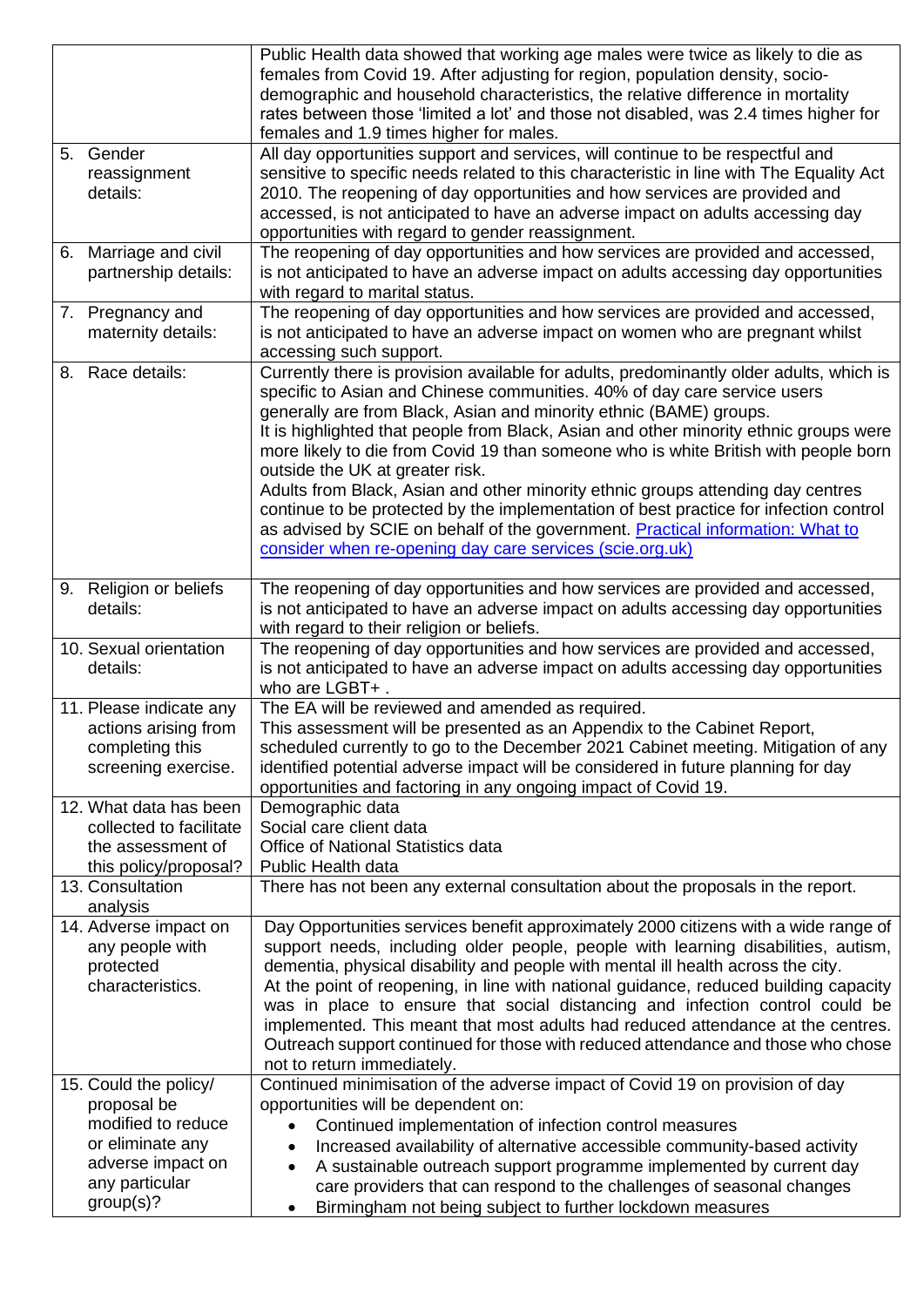| 16. How will the                                 | Any proposed actions post-Cabinet will be monitored to ensure that they are                                                                                               |
|--------------------------------------------------|---------------------------------------------------------------------------------------------------------------------------------------------------------------------------|
| effect(s) of this                                | compliant with the Equality Act 2010 and all relevant social care legislation.                                                                                            |
| policy/ proposal on<br>equality be               | Provision of both internal and external day opportunities will be monitored to<br>maintain accurate and up to date information about citizens who are receiving           |
| monitored?                                       | support.                                                                                                                                                                  |
| 17. What data is                                 | Monitoring of both building based and outreach activity and the recipients of such                                                                                        |
| required in the                                  | support will be implemented across internal and external provision.                                                                                                       |
| future to ensure                                 | As the impact of Covid 19 continues, it remains important to gather insights and                                                                                          |
| effective monitoring                             | understand the impact on centre-based day services caused by the pandemic.                                                                                                |
| of this                                          |                                                                                                                                                                           |
| policy/proposal?                                 |                                                                                                                                                                           |
| 18. Are there any                                | Across the wider group of adults who currently access day opportunities, there has                                                                                        |
| adverse impacts on                               | not been significant adverse impact from the approach taken to a safe phased                                                                                              |
| any particular                                   | reopening of building based day opportunities.                                                                                                                            |
| group(s)?                                        |                                                                                                                                                                           |
| If yes, please explain<br>your reasons for going | Attendance at day centres whilst social distancing and other restrictions remain in<br>place, continues to be responsive to the wide range of support needs of the adults |
| ahead                                            | who are eligible for support from Adult Social Care.                                                                                                                      |
|                                                  |                                                                                                                                                                           |
| 19. Initial equality                             | In March 2020, Day Opportunity services delivered from day centres were closed                                                                                            |
| impact assessment                                | in response to the Covid 19 outbreak and in line with government / public health                                                                                          |
| of your proposal                                 | guidelines on the closure of non-essential service provision, social distancing and                                                                                       |
|                                                  | shielding.                                                                                                                                                                |
|                                                  | Evidence emerged of the profound impact of Covid 19 on high risk citizens that are                                                                                        |
|                                                  | representative of the service users of day opportunity services. This evidence                                                                                            |
|                                                  | painted a worrying picture of the risk to both service users as well as their carers'                                                                                     |
|                                                  | from accessing centre-based services in closed environments. Individual risk to the<br>service user due to their disability and co-morbidities was further compounded by  |
|                                                  | risks associated with travel and transport to day centres alongside the challenge of                                                                                      |
|                                                  | social distancing within some of the buildings from which services are delivered.                                                                                         |
|                                                  | At the point of the phased reopening of day centres commencing from April 26th                                                                                            |
|                                                  | 2021 a number of measures designed to keep citizens and staff safe were                                                                                                   |
|                                                  | implemented and continue through to the present time;                                                                                                                     |
|                                                  | Risk assessment of buildings and activity                                                                                                                                 |
|                                                  | Risk assessment of individuals<br>$\bullet$                                                                                                                               |
|                                                  | Compliance with national guidance around infection control measures                                                                                                       |
|                                                  | Regular testing of staff with all providers being registered with Test and                                                                                                |
|                                                  | Trace.                                                                                                                                                                    |
|                                                  | Encouragement for staff and volunteers, plus citizens and their families to                                                                                               |
|                                                  | have both vaccinations. The booster vaccination is now being accessed.                                                                                                    |
|                                                  | Outreach support available for citizens not at the centre.<br>The effective management of risk remains key to day centres remaining open.                                 |
| 20. Consulted People                             | There has not been any consultation on the reopening of day centres.                                                                                                      |
| or Groups -                                      |                                                                                                                                                                           |
| consultation                                     |                                                                                                                                                                           |
| process                                          |                                                                                                                                                                           |
| 21. Informed People or                           | The Cabinet Member for Health and Social Care, Opposition Group Leaders, Chair                                                                                            |
| Groups                                           | of Health and Social Care Overview and Scrutiny Committee are briefed regularly.                                                                                          |
|                                                  | The Adult Social Care Management Team were also engaged in the process. The                                                                                               |
|                                                  | Chair of the Health and Social Care Overview and Scrutiny Committee were                                                                                                  |
|                                                  | briefed.                                                                                                                                                                  |
| 22. Summary and<br>evidence of findings          | In line with the council's duty under the Equality Act 2010 the day opportunities<br>have specific relevance to the protected characteristics of disability, race,        |
| from your EIA                                    | gender and age.                                                                                                                                                           |
|                                                  |                                                                                                                                                                           |
|                                                  | Alongside the reopening of day care centres the Council continues to explore how                                                                                          |
|                                                  | to further shape and influence such areas as the development of community assets,                                                                                         |
|                                                  | employment options, personal assistant support, and community access as                                                                                                   |
|                                                  | additional support available for citizens that they might choose to access.                                                                                               |